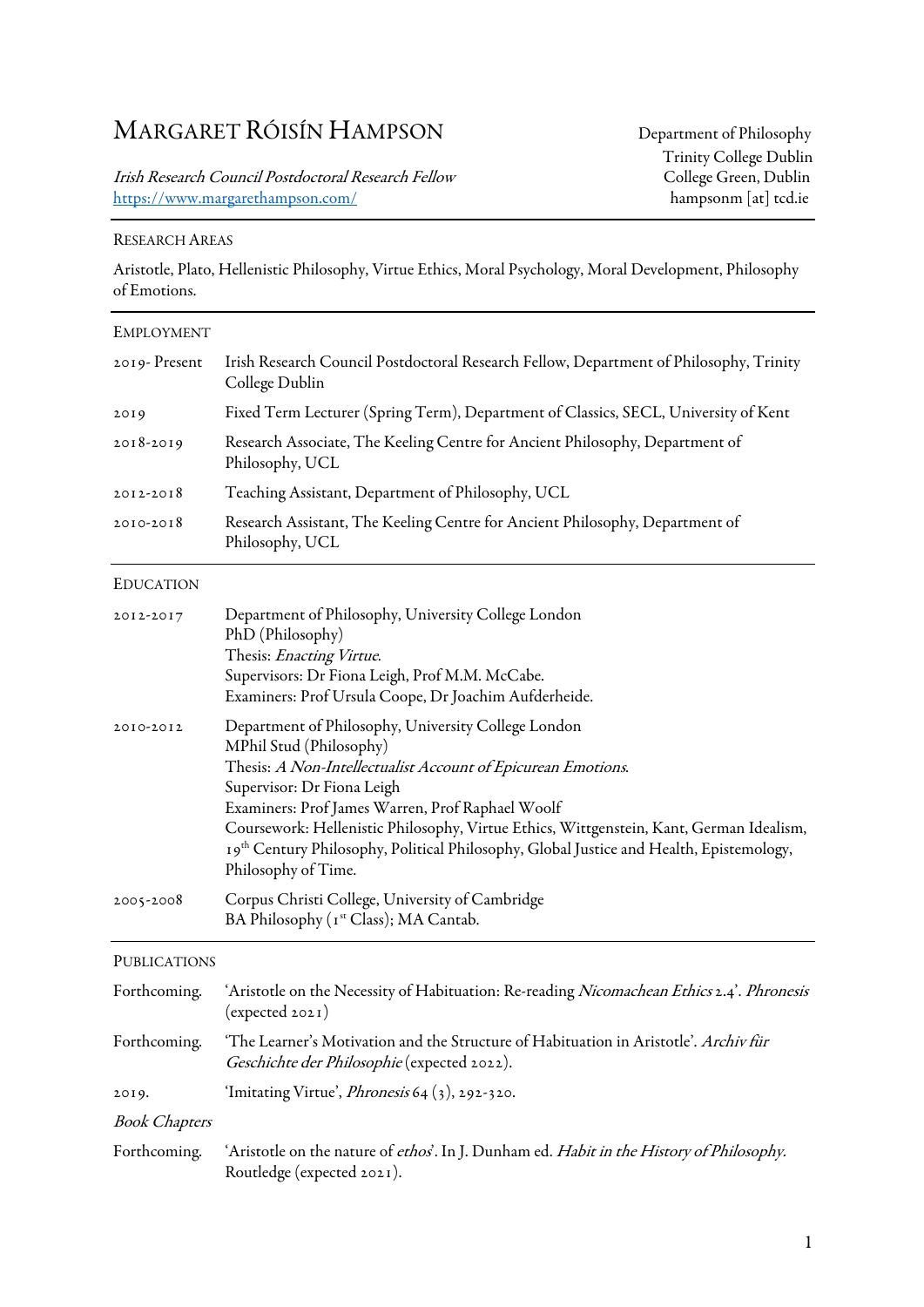| Forthcoming | 'The Tyrant and the Failure of <i>Philia</i> : Re-reading the account of the Tyrannical Character'.<br>For M.M. McCabe ed. Rereading Plato's Republic. Edinburgh (expected 2021).                                          |
|-------------|----------------------------------------------------------------------------------------------------------------------------------------------------------------------------------------------------------------------------|
| Forthcoming | 'Response to Warren Memory, Anticipation, Pleasure'. Co-authored with K. O'Reilly. For<br>F. Leigh & M. Hampson eds. Psychology and Value: The Ninth Keeling Colloquium in<br>Ancient Philosophy. Oxford. (expected 2021). |
| 2020.       | 'Introduction', co-authored with Fiona Leigh. In F. Leigh (ed.) Themes in Plato, Aristotle<br>and Hellenistic Philosophy. Bulletin of the Institute of Classical Studies, supplementary<br>vol. 141, 1-10.                 |

In preparation for forthcoming publication

Psychology and Value: The Ninth Keeling Colloquium in Ancient Philosophy. Co-edited with Fiona Leigh. Oxford. (under contract, expected 2021).

'Introduction'. For F. Leigh & M. Hampson eds. Psychology and Value: The Ninth Keeling Colloquium in Ancient Philosophy. Oxford.

## TEACHING EXPERIENCE

### As Lecturer

Associateship of King's College, King's College London

• Invited Guest Lecturer for the interdisciplinary AKC programme (https://www.kcl.ac.uk/aboutkings/principal/dean/akc/associateship-of-kings-college) 2020 lecture series on 'Mental Health'. Lecture title: 'Plato's Tyrant: The Unhealthy Soul and Interpersonal Relationships' (Online format due to Covid-19). Autumn 2020.

Department of Classics, University of Kent

- CL821: Ancient Greek Science: Astronomy and Medicine (MA); Spring 2019
- CL708/CL709: Ancient Greek Philosophy (Level 5/6 Undergraduate); Spring 2019

Department of Philosophy, University College London

• PHIL3042/PHILGA14/PHILG044 Aristotle's Ethics and Moral Psychology (Level 6 Undergraduate and Graduate Level, Co-Taught with Dr Fiona Leigh); Spring 2017, 18

Responsibilities: devising course syllabi, reading lists and assessments (coursework and examinations); delivering lectures and leading seminars; guidance on student coursework; first marking of summative and formative coursework; providing detailed feedback.

#### As Postgraduate Teaching Assistant

Department of Philosophy, University College London

- PHIL1015 Introduction to Moral Philosophy: Hume's Treatise & Kant's Groundwork (Level 4 Undergraduate); Spring 2018
- PHIL1010 Introduction to History of Philosophy: Ancient Philosophy (Level 4 Undergraduate); Autumn 2017, Autumn 2012, Autumn 2012
- PHIL0017 Topics in Greek Philosophy: Plato (Level 5 Undergraduate); Autumn 2018, Autumn 2014, Spring 2014
- PHIL3042 Aristotle's Ethics & Moral Psychology (Level 6 Undergraduate); Spring 2018, Spring 2017, Spring 2016
- PHIL3042 Topics in Aristotle: Metaphysics, Ethics & Moral Psychology (Level 6 Undergraduate); Spring 2015, Spring 2014

Responsibilities: leading discussion seminars for groups of 15-20; first marking of formative essays and assessed coursework; providing detailed feedback to students; leading revision seminars; additional duties as required.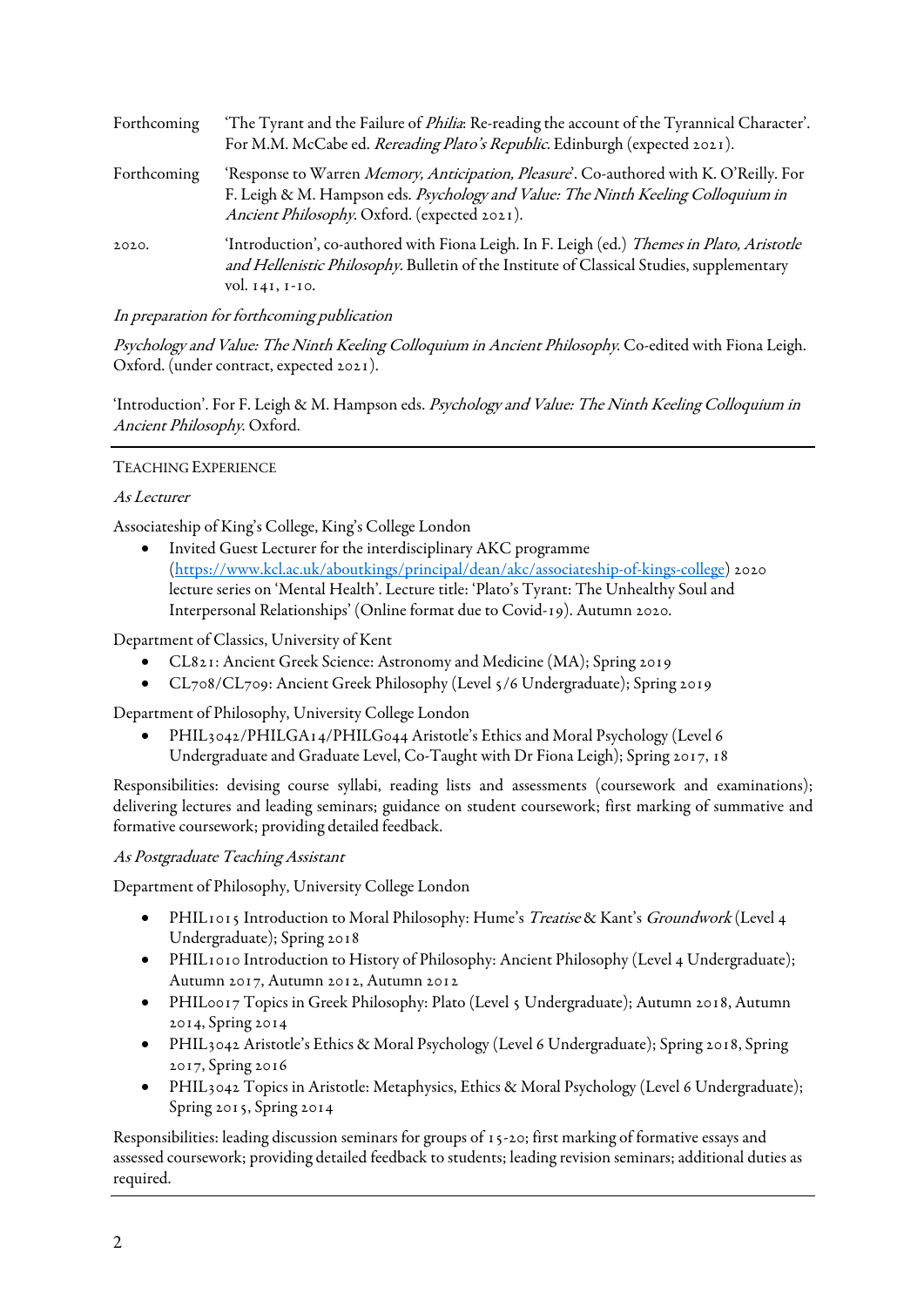## CONFERENCES & PRESENTATIONS

| 2020 | 'Plato on Definition by Example and Exemplar', Workshop on Plato's Theory of Forms, Trinity<br>Plato Centre, 14 <sup>th</sup> -16 <sup>th</sup> Feb.                                                                                                                        |
|------|-----------------------------------------------------------------------------------------------------------------------------------------------------------------------------------------------------------------------------------------------------------------------------|
|      | 'Motivation and the Structure of Habituation in Aristotle', The B Club, Faculty of Classics,<br>University of Cambridge, 3rd Feb.                                                                                                                                           |
| 2019 | 'Motivation and the Structure of Habituation in Aristotle', Philosophy Department Colloquium,<br>TCD, 30 <sup>th</sup> Sept.                                                                                                                                                |
|      | 'Attending to the Fine', Attention in Ancient Philosophy, Bern, 2-3rd Sept.                                                                                                                                                                                                 |
|      | 'Aristotle on the Necessity of Habituation', KCL-UCL Ancient Philosophy Seminar, 8th May.                                                                                                                                                                                   |
|      | 'The Learner's Motivation in Aristotelian Habituation', Ancient Philosophy Workshop for Early<br>Career Researchers, Oxford 11 <sup>th</sup> Jan.                                                                                                                           |
| 2018 | 'Motivation and The Structure of Habituation', UCL Philosophy Departmental Symposium, 21st<br>Nov.                                                                                                                                                                          |
|      | 'Imitating Virtue', the International Conference in Ancient Philosophy: Paradigms - Thinking and<br>Explaining in Terms of Models, Munich 8 <sup>th</sup> -9 <sup>th</sup> June.                                                                                            |
|      | 'Imitating Virtue', London Intercollegiate Greek Philosophy Seminar, 24th May.                                                                                                                                                                                              |
|      | 'The Learner's Motivation and the Structure of Habituation in Aristotle', British Society for the<br>History of Philosophy Annual Conference on Habit in the History of Philosophy, Durham 12-14 <sup>th</sup><br>April.                                                    |
| 2017 | 'The Puzzle of NEII 4: What is Aristotle Puzzled About?', Southern Association for Ancient<br>Philosophy Annual Meeting, Oxford 12th September.                                                                                                                             |
|      | 'Virtue and Action in <i>NE</i> II 4', UCL-Yale Workshop: Virtue and Value in Plato and Aristotle, 23 <sup>rd</sup><br>May.                                                                                                                                                 |
| 2016 | ' <i>Phantasia</i> , Desire & Action', London-Warwick Mind Forum, 7 <sup>th</sup> June.                                                                                                                                                                                     |
| 2015 | 'Habituation and <i>Mimēsis</i> ', London Intercollegiate Graduate Conference, 27 <sup>th</sup> November.                                                                                                                                                                   |
|      | Comments on Christensen's 'Defending Aristotle's Honour', UCL Graduate Conference, 2 <sup>nd</sup><br>October.                                                                                                                                                              |
|      | 'Simple Akrasia' (EE VI.4) – Cornell Eudemian Ethics Workshop, Cornell University, 28 <sup>th</sup> -30 <sup>th</sup><br>August.                                                                                                                                            |
| 20I4 | 'Epicurus and the Fear of Death', Repton Philosophy Society, 3rd Feb.                                                                                                                                                                                                       |
|      | 'Wisdom and the Good', Workshop on Plato's <i>Euthydemus</i> , Kings College London, 12 <sup>th</sup> -16 <sup>th</sup> May.                                                                                                                                                |
|      | As invited participant:                                                                                                                                                                                                                                                     |
| 2019 | A.G. Leventis Conference: Re-reading the <i>Republic</i> , University of Edinburgh, 21 <sup>st</sup> -24 <sup>th</sup> November.<br>Respondent to Frisbee Sheffield 'Philia and Moral Motivation' and Joachim Aufderheide 'I can't<br>get no satisfaction': Republic 585-7' |
| 2016 | Plato's Republic Book X, Yale-King's College London Republic seminar, Yale University, 13th-17th<br>June.                                                                                                                                                                   |
| 2015 | Plato's Republic Book IX, Yale-King's College London Republic seminar, King's College London,<br>8th-12th June.                                                                                                                                                             |

Coordinator of the 'minutes' of the Reading Group.